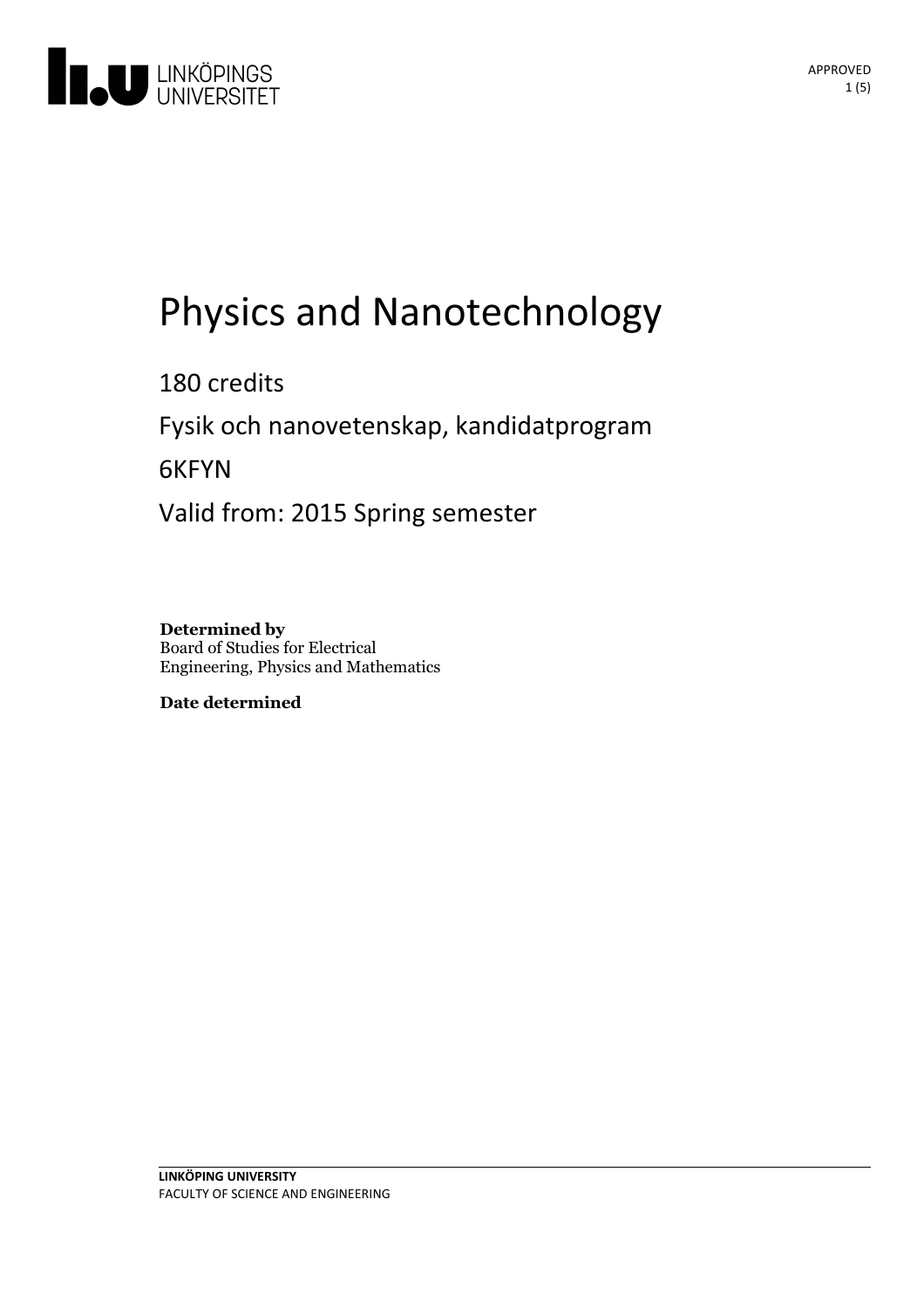### Entry requirements

## Degree in Swedish

Naturvetenskaplig kandidat, 180 hp

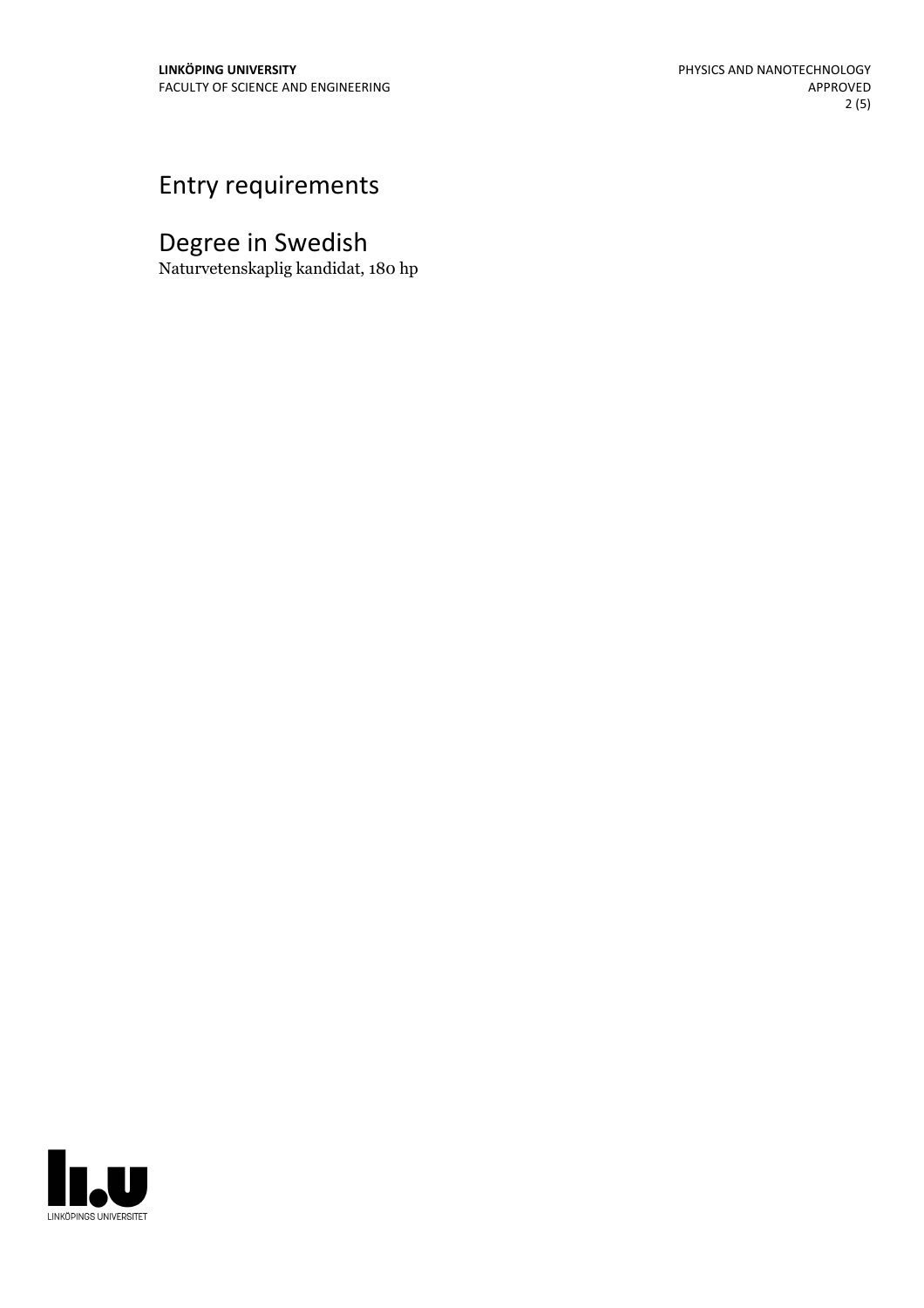## **Curriculum**

#### **Semester 4 (Spring 2017)**

| Course<br>code | <b>Course name</b>                       | <b>Credits</b> | Level | <b>Timetable</b><br>module | <b>ECV</b> |
|----------------|------------------------------------------|----------------|-------|----------------------------|------------|
| Period 1       |                                          |                |       |                            |            |
| TAMS11         | Probability and Statistics, first course | 6              | G2X   | 1                          | C          |
| TDDD11         | Introduction to Programming              | $8*$           | G1X   | 4                          | C          |
| TFYA73         | Modern Physics I                         | 4              | G2X   | 3                          | C          |
| THEN18         | English                                  | $6*$           | G1X   | 4                          | E          |
| Period 2       |                                          |                |       |                            |            |
| TDDD11         | Introduction to Programming              | $8*$           | G1X   | 4                          | C          |
| TFYA13         | Electromagnetic Field Theory             | 8              | G2X   | 2                          | C          |
| TFYA74         | Modern Physics II                        | 4              | G2X   | 1                          | C          |
| THEN18         | English                                  | $6*$           | G1X   | 4                          | E          |
| TPTE06         | <b>Industrial Placement</b>              | 6              | G1X   |                            | E          |

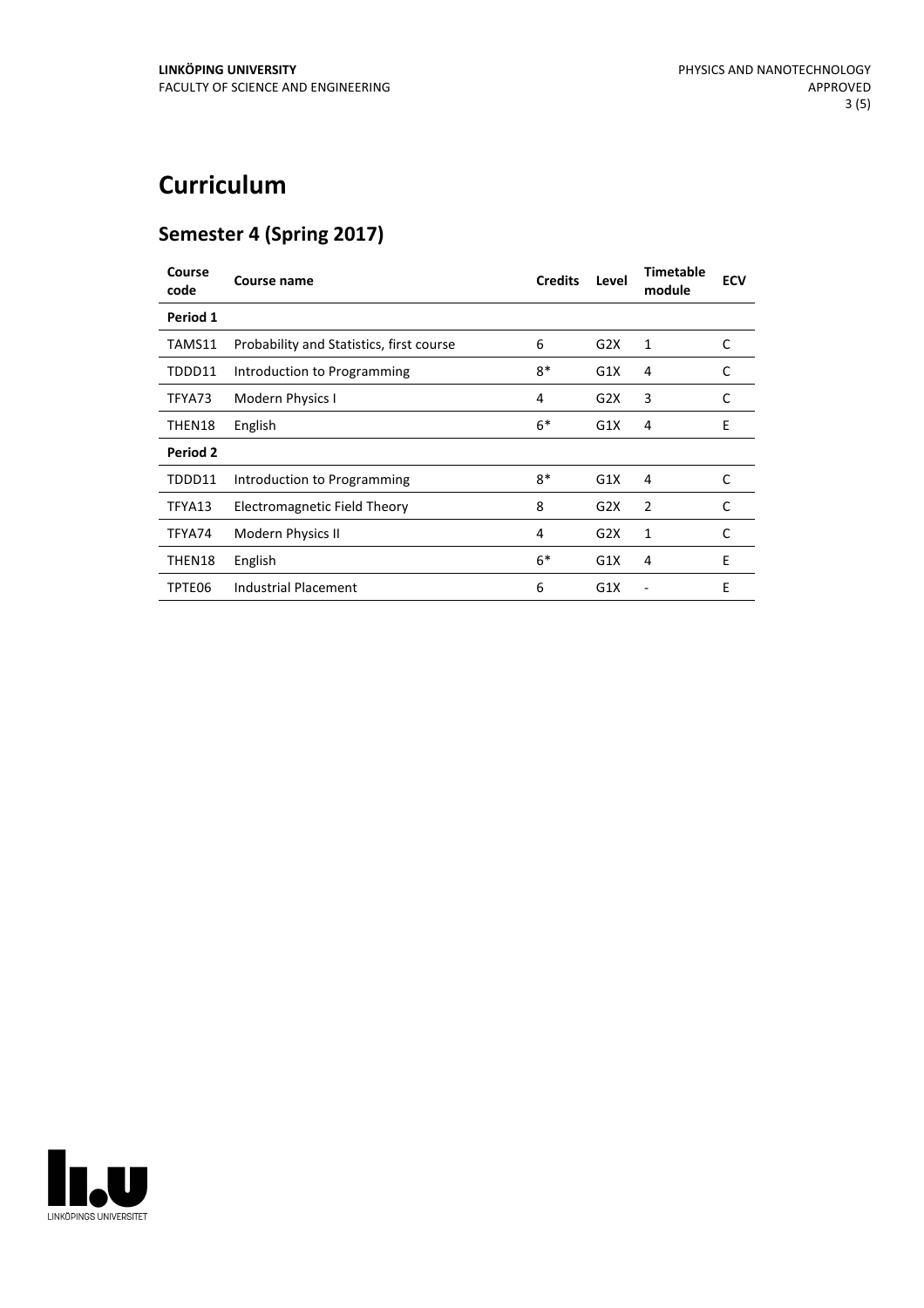#### **Semester 5 (Autumn 2017)**

| Course<br>code | <b>Course name</b>                 | <b>Credits</b> | Level | <b>Timetable</b><br>module | <b>ECV</b> |
|----------------|------------------------------------|----------------|-------|----------------------------|------------|
| Period 1       |                                    |                |       |                            |            |
| NFYA04         | Nano Scientific Project            | $6*$           | G2X   | 1                          | C          |
| TGTU56         | Communication                      | $7*$           | G2X   | 4                          | C          |
| TANA21         | <b>Scientific Computing</b>        | 6              | G1X   | 3                          | E          |
| TDDC76         | Programming and Data Structures    | $8*$           | G2X   | 2                          | E          |
| TFFY54         | <b>Quantum Mechanics</b>           | 6              | A1X   | $\overline{2}$             | E          |
| TFYA40         | <b>Analytical Mechanics</b>        | 6              | A1X   | 4                          | E          |
| Period 2       |                                    |                |       |                            |            |
| NFYA04         | Nano Scientific Project            | $6*$           | G2X   | 4                          | C          |
| TATA45         | <b>Complex Analysis</b>            | 6              | G2X   | 1                          | C          |
| TGTU56         | Communication                      | $2*$           | G2X   | 4                          | C          |
| TDDC76         | Programming and Data Structures    | $8*$           | G2X   | $\overline{2}$             | E          |
| TFFY70         | Physics of Condensed Matter part I | 6              | A1X   | 2                          | Ε          |
| TFYA39         | Semiconductor Technology           | 6              | A1X   | 3                          | E          |
| TFYA60         | <b>Astronomy and Geophysics</b>    | 6              | G1X   | 3                          | E          |